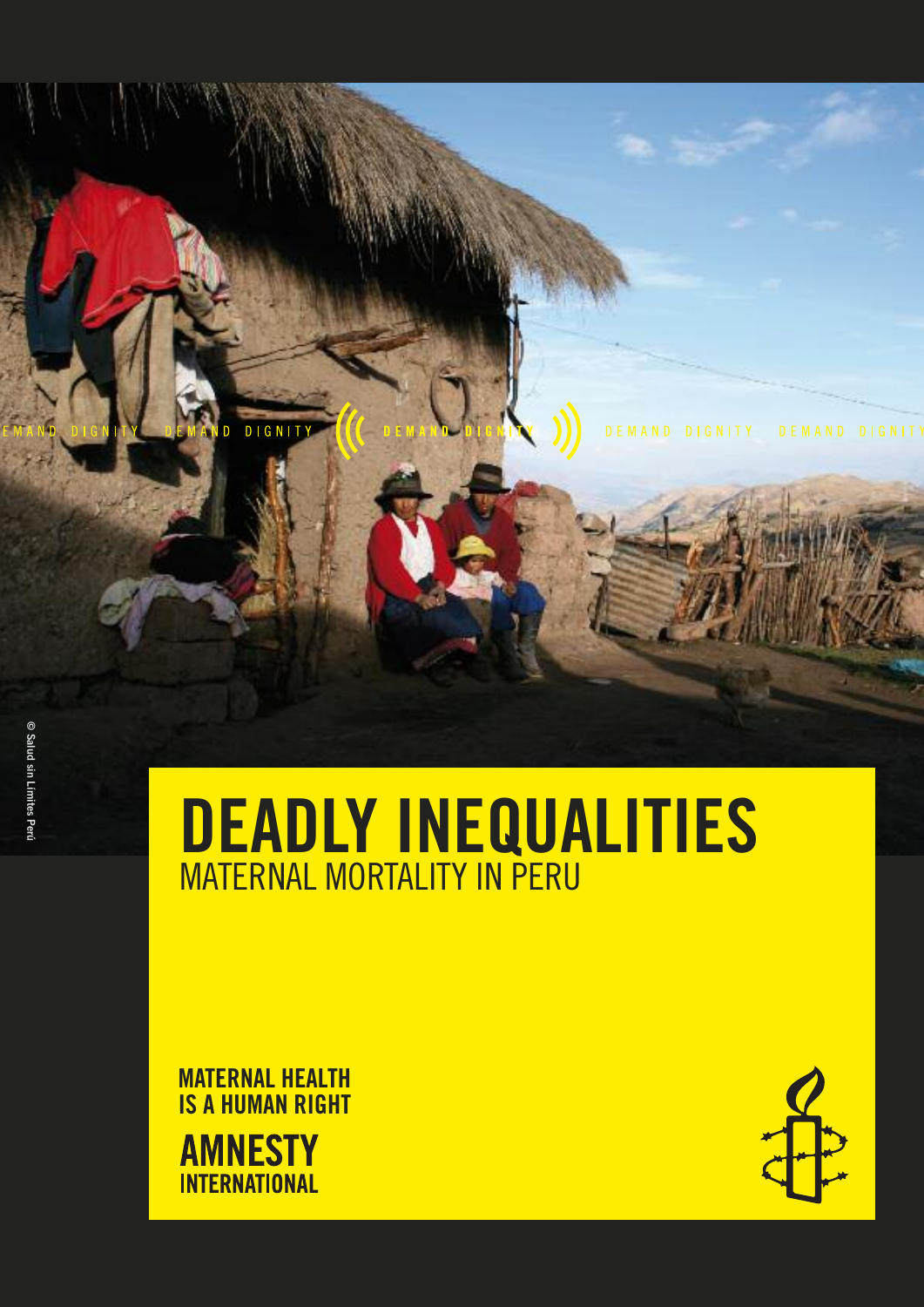Every year, more than a thousand Peruvian families bury a mother, a sister, a wife because pregnancy-related complications have led to a preventable death. Most of these women are Indigenous, poor or live in remote rural areas.

Peru remains one of the countries with the highest maternal mortality ratios in Latin America. The deep inequalities in Peruvian society are reflected in widely different maternal mortality ratios between women in rich and poor areas. According to the Peruvian Ministry of Health, women in rural areas are twice as likely as those in urban areas to die from causes related to pregnancy.

Maternal mortality could be greatly reduced if the barriers that prevent or delay women accessing emergency obstetric services were removed. These barriers are highest for women from excluded or remote communities.

The deaths, and the inequality that underlies them, constitute violations of women's human rights, including the right to the highest attainable standard of health. The Peruvian government has failed to put in place a health system that can respond adequately to the basic needs of a dispersed, multilingual and multicultural population.

Despite recent government reforms aimed at lowering maternal mortality, the overall progress reported is the result of improvements in urban rather than rural areas. This reflects an unequal distribution of health resources that exacerbates rather than ameliorates underlying social inequalities.

#### DISCRIMINATION AND EXCLUSION

Poverty is the most important factor that determines if a pregnancy will lead to loss of life. But poverty cannot be separated from discrimination in Peru. Indigenous communities are disproportionately represented among the rural poor and Indigenous women face the double exclusion of their gender and ethnicity.

Health spending is unequally distributed in Peru in ways that systematically favour urban, coastal areas and perpetuate neglect of the poorest, rural departments. The poorest regions of Peru are also the regions with the highest levels of pregnancy-related

deaths. Government figures indicate that over 50 per cent of births in rural areas are still not attended by a skilled professional, an essential component in a safe delivery.

By law, those living in poverty should have to pay only 1 nuevo sol (US\$0.30) to join the public health insurance scheme and receive certain free medical services, including obstetric care. However, lack of money is one of the main reasons cited for not attending health centres. Many people living in poverty do not know what they are entitled to and are in fact asked to pay for transport and medical costs.

There are other factors that discourage women from seeking vital medical care during their pregnancy.

Trust and communication are key to encouraging women to use health facilities. Health staff are routinely assigned for brief periods in rural areas, and have neither the time nor inclination to learn the local language or understand the customs. Eduardo, a nurse working at the health clinic in San Juan de Ccarhuacc, Huancavelica department, said: "The predominant reason that women do not go to the health centre is fear… Every year they change the staff. The mothers get used to one person and the change is drastic."

Lack of communication can seriously affect access to maternal care and its quality. Criselda, the wife of Fortunato, a construction worker in San Juan de Ccarhuacc, speaks only Quechua. She went to the health centre when she suffered abdominal pains after a fall in the field, but, according to Fortunato, the doctor did not understand what she was saying, and sent her home saying that all was well. She miscarried two days later. Fortunato and Criselda believe that the doctor may not have picked up her symptoms accurately because she could not speak Quechua, and interpreters are not provided to facilitate communications between doctors and patients.

Lack of cultural acceptability, including respect for traditional birthing positions, also makes women reluctant to deliver in health facilities. Consultations between communities and health workers have helped change attitudes in some places, but too often health workers remain reluctant to incorporate traditional customs into maternal health care.



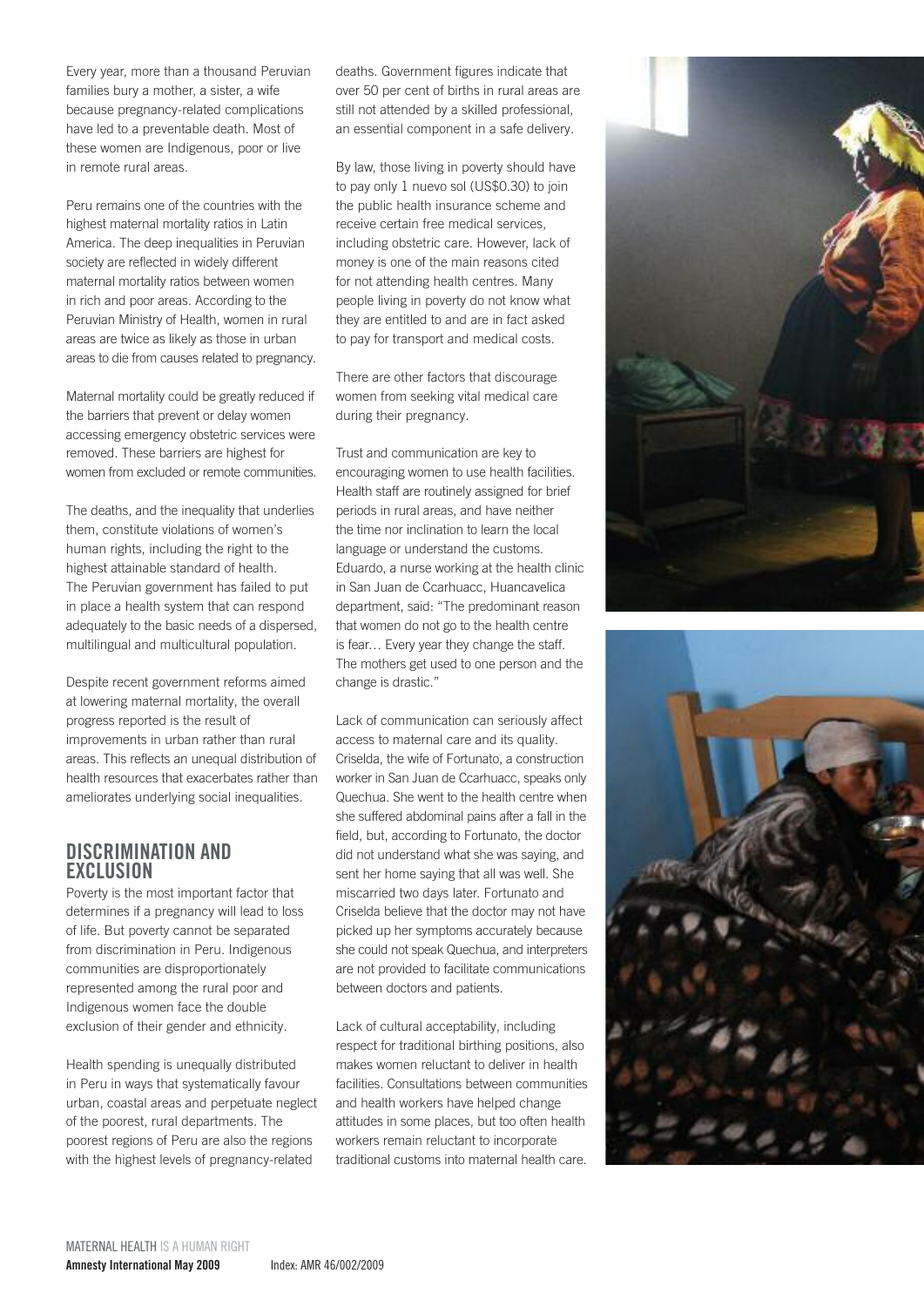



*Top*: A pregnant woman in a maternal waiting house where she can rest until it is time to go to the nearby health facility to give birth. *Below*: Before and after the birth, women can rest in the company of their family in maternal waiting houses next to the health facility.

### OBSTACLES TO ACCESS

Vast areas of Peru are covered by difficult terrain – mountains in the Andes and jungle in the Amazon region. In both cases, pregnant women in rural communities often face severe problems in reaching a clinic that can provide essential treatment. There is only one ambulance covering an area of Huancavelica department with seven health facilities, and there are sometimes two or three emergencies at the same time.

Yolanda, a 34-year-old mother of eight, lives on the outskirts of San Juan de Ccarhuacc, almost an hour's walk from the health centre. The winding path that runs between her house and the clinic is impassable by car. Complications during the birth of her third child meant she had to be transferred to the city of Huancavelica, the capital of the department.

Casimira, a volunteer community health worker in Ccarhuacc, said: "There is no transport. The women arrive on stretchers made of canes and blankets."

Accessible, available information, including information on how to spot signs of complications in pregnancy, is a vital part of enabling women to make informed decisions about their reproductive health. But information is not always provided to women in remote areas, in particular those who do not speak Spanish.

In most health centres, both staff and users lack information about people's rights to available, accessible, acceptable and quality health care.

There are other information gaps for women in the communities and for the health workers assigned to remote areas as part of their career requirement in the public sector. Giovanna, a doctor from Lima assigned to the health centre in Ccarhuacc, said that she felt singularly illprepared for her posting: "It would have helped if I had had more information before arriving in Ccarhuacc. About the situation and